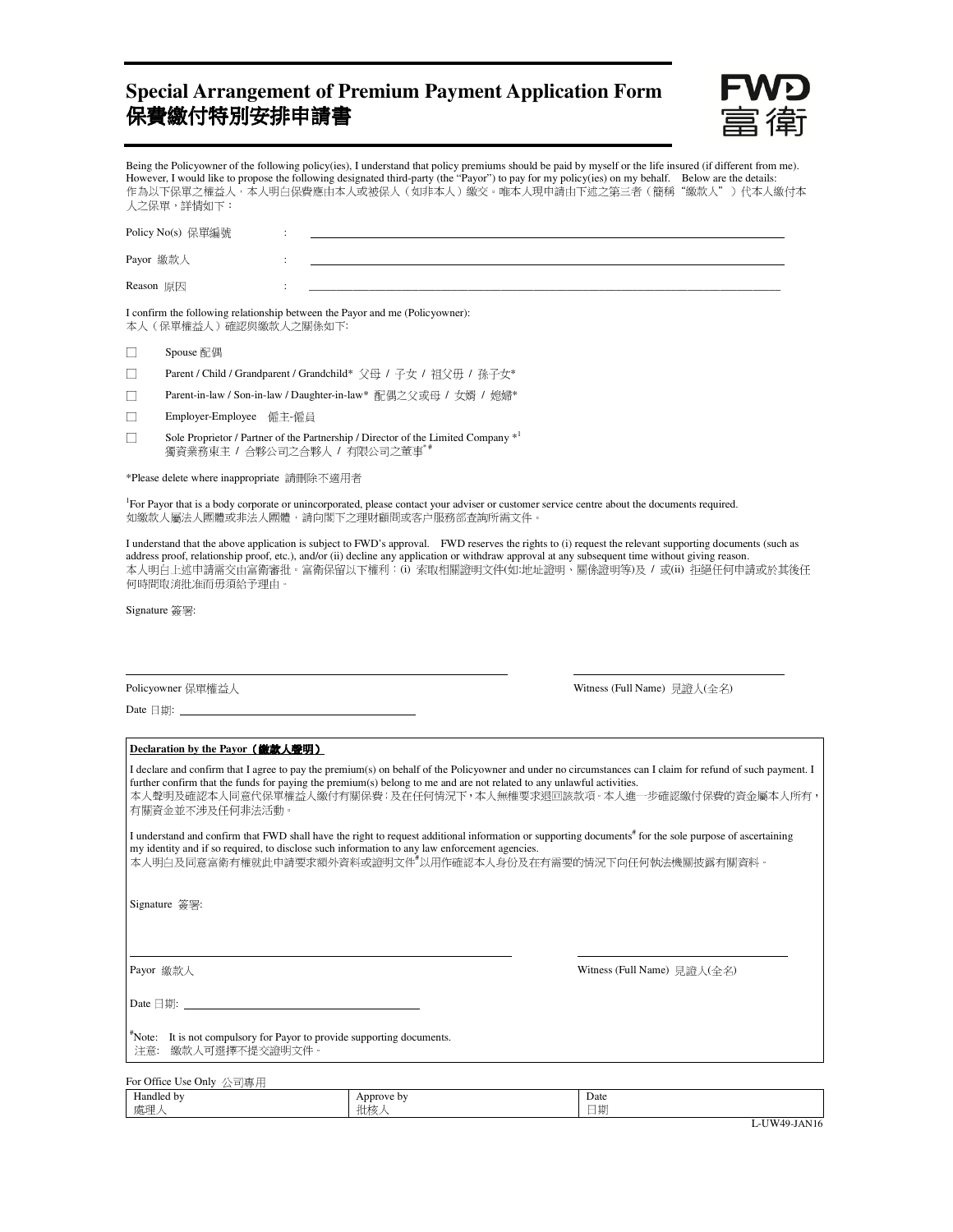#### **Personal Information Collection Statement ("PICS")**

- 1. From time to time, it is necessary for you to supply **FWD Life Insurance Company (Bermuda) Limited** (the "Company") or agents and representatives acting on its behalf with personal information and particulars in connection with our services and products. Failure to provide the necessary information and particulars may result in the Company being unable to provide or continue to provide these services and products to you.
- 2. The Company may also generate and compile additional personal data using the information and particulars provided by you. All personal data collected, generated and compiled by the Company about you from time to time is collectively referred to in this PICS as "Your Personal Data".
- 3. "Your Personal Data" will also include personal data relating to your dependents, beneficiaries, authorised representatives and other individuals in relation to which you have provided information. If you provide personal data on behalf of any person you confirm that you are either their parent or guardian or you have obtained that person's consent to provide that personal data for use by the Company for the purposes set out in this PICS.
- 4. As detailed in this PICS, Your Personal Data may also be processed by the Company's subsidiaries, holding companies, associated or affiliated companies and companies controlled by or under common control with the Company (collectively, "the Group").
- 5. The purposes for which Your Personal Data may be used are as follows:
	- (i) providing our services and products to you, including administering, maintaining, managing and operating such services and products;
	- (ii) processing, assessing and determining any applications or requests made by you in connection with our services or products and maintaining your account with the Company;
	- developing insurance and other financial services and products;
	- (iv) developing and maintaining credit and risk related models;
	- (v) processing payment instructions;
	- (vi) determining any indebtedness owing to or from you, and collecting and recovering any amount owing from you or any person who has provided any security or other undertakings for your liabilities;
	- (vii) exercising any rights that the Company may have in connection with our services and/or products;
	- (viii) carrying out and/or verifying any eligibility, credit, physical, medical, security, underwriting and/or identity checks in connection with our services and products;
	- (ix) any purposes in connection with any claims made by or against or otherwise involving you in respect of any of our services or products, including, making, defending, analysing, investigating, processing, assessing, determining, responding to, resolving or settling such claims;
	- (x) performing policy reviews and needs analysis (whether or not on a regular basis);
	- (xi) meeting disclosure obligations and other requirements imposed by or for the purposes of any laws, rules, regulations, codes of practice or guidelines (whether applicable in or outside Hong Kong) binding on the Company or any other member of the Group, including making disclosure to any legal, regulatory, governmental, tax, law enforcement or other authorities (including for compliance with sanctions laws, the prevention or detection of money laundering, terrorist financing or other unlawful activities) or to any self-regulatory or industry bodies such as federations or associations of insurers;
	- (xii) for statistical or actuarial research undertaken by the Company or any member of the Group; and
	- (xiii) fulfilling any other purposes directly related to (i) to (xii) above.
- 6. Your Personal Data will be kept confidential, but to facilitate the purposes set out in paragraph 5 above, the Company may transfer, disclose, grant access to or share Your Personal Data with the following:
	- other members of the Group;
	- (ii) any person or company carrying on insurance-related and/or reinsurance-related business which is engaged by the Company in connection with the Company's business;
	- (iii) any physicians, hospitals, clinics, medical practitioners, laboratories, technicians, loss adjustors, risk intelligence providers, claims investigators, legal advisors and/or other professional advisors engaged in connection with the Company's business;
	- (iv) any agent, contractor or service provider providing administrative, distribution, credit reference, debt collection, telecommunications, computer, call centre, data processing, payment processing, printing, redemption or other services in connection with the Company's business; and/or
	- (v) any official, regulator, ministry, law enforcement agent or other person (whether within or outside Hong Kong) to whom the Company or another member of the Group is under an obligation or otherwise required or expected to make disclosures under the requirements of any law, rules, regulations, codes of practice or guidelines (whether applicable in or outside Hong Kong).
- 7. Your Personal Data may be transferred or disclosed to any assignee, transferee, participant or sub-participant of all or any substantial part of the Company's business.
- 8. The Company is only allowed to (i) use Your Personal Data in direct marketing; or (ii) provide Your Personal Data to another person or company for its use in direct marketing, if you provide your consent or do not object in writing.
- 9. In connection with direct marketing, the Company intends:

(i) to use your name, contact details, services and products portfolio information, financial background and demographic data held by the Company from time to time in direct marketing to market the following classes of services and products offered by the Company, other members of the Group and/or Our Business Partners (being providers of the product and services described below) from time to time:

- a. insurance services and products;
- b. wealth management services and products;
- c. pensions, investments, brokering, financial advisory, credit and other financial services and products;
- d. health-check and wellness services and products;
- e. media, entertainment and telecommunications services;
- f. reward, loyalty or privileges programmes and related services and products; and
- g. donations and contributions for charitable and/or non-profit making purposes; and

(ii) to provide your name and contact details to any members of the Group and/or Our Business Partners for their use in direct marketing the classes of services and products described in paragraph 9(i) above (including, in the case of Our Business Partners, for money or other commercial benefit).

**If you do NOT wish the Company to use Your Personal Data in direct marketing or provide Your Personal Data to other members of the Group and/or Our Business Partners for their use in direct marketing (in paragraph 9 above) please tick below to exercise your right to opt-out.** 

□**Please do not send direct marketing information to me.** 

□**Please do not provide my personal data to other persons or companies for their use in direct marketing.** 

- 10. You may also write to the Company at the address below to opt out from direct marketing at any time.
- 11. To facilitate the purposes set out in paragraphs 5 and 9 above, the Company may transfer, disclose, grant access to or share Your Personal Data with the parties set out in paragraphs 6 and 9(ii) and you acknowledge that those parties may be based outside Hong Kong and that Your Personal Data may be transferred to places where there may not be in place data protection laws which are substantially similar to, or serve the same purposes as, the Personal Data (Privacy) Ordinance.
- 12. Under the Personal Data (Privacy) Ordinance you have the right to request access to Your Personal Data held by the Company and request correction of any of Your Personal Data which is incorrect and the Company has the right to charge you a reasonable fee for processing and complying with your data access request.
- 13. Requests for access to or correction of Your Personal Data should be made in writing to:

Corporate Data Protection Officer FWD Life Insurance Company (Bermuda) Limited 1st Floor, FWD Financial Centre, 308 Des Voeux Road Central Hong Kong

Should you have any queries, please do not hesitate to call our Customer Service Hotline on 3123 3123.

- 14. In case of discrepancies between the English and Chinese versions of this PICS, the English version shall apply and prevail.
- 15. The Company reserves the right, at any time effective upon notice to you, to add to, change, update or modify this PICS.

I have read, understand and accept this PICS. I consent to the transfer of my personal data outside Hong Kong and I understand my personal data may not be protected to the same or similar level in Hong Kong.

Signature:

Name:

(Name of applicant/individual to whom this PICS is given)

HKID/Passport number: